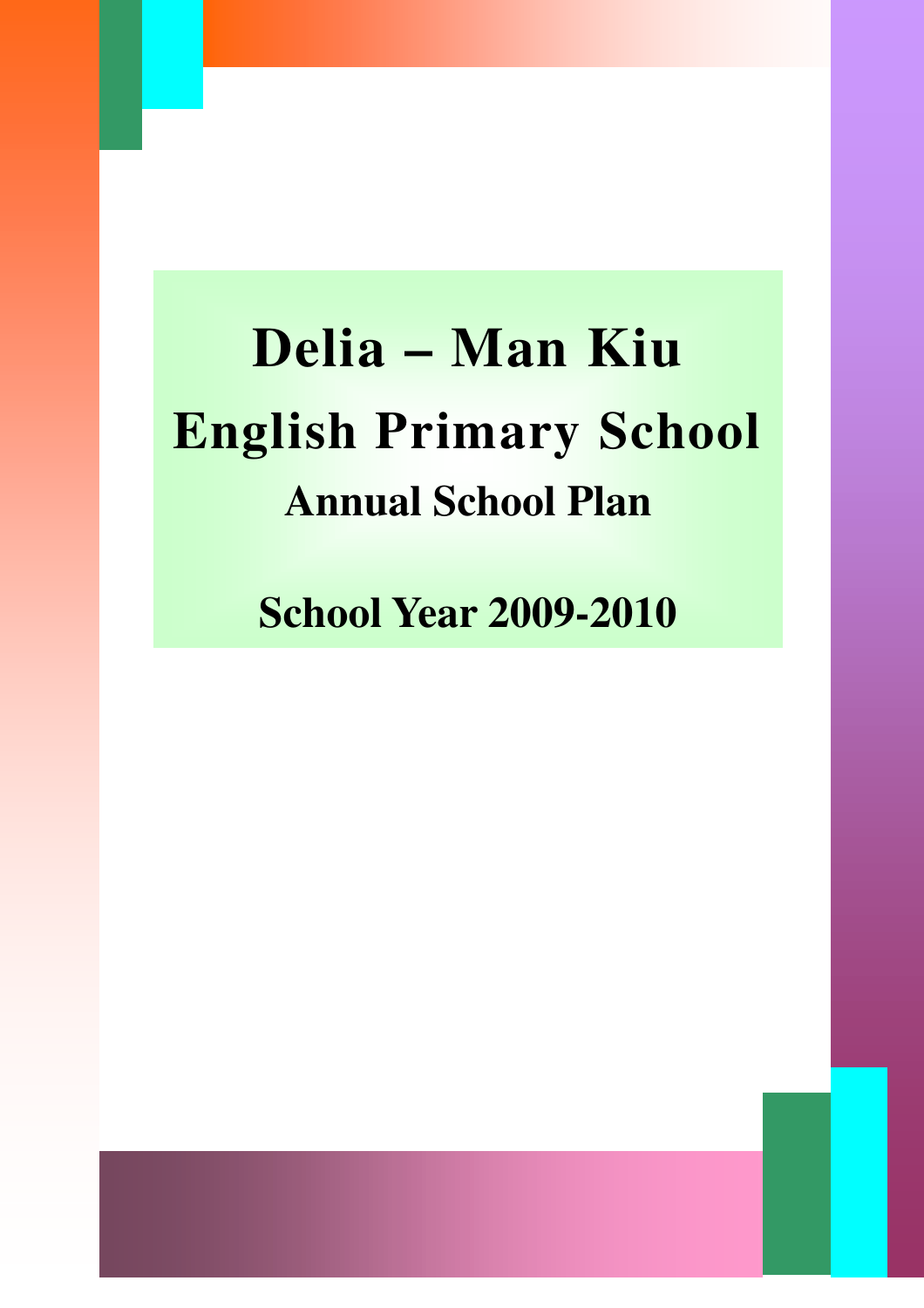# School Vision & Mission

#### **Vision and Mission:**

We envision Delia―Man Kiu English Primary School to become "**OUR HOME**". Of which, students are **O**pen-minded, strive to **U**nderstand people of different cultures and places with mutual **R**espect. Thereafter, achieving a society of **H**armony is students' **O**bligation by fulfilling the virtues of **M**orality and **E**quality.

The school devotes to actualize the vision in accordance with the spirit of school motto "Harmony in Diversity". The school is committed to cater appropriate education for students with diverse needs in knowledge, skills and attitude, despite their ethnicities, beliefs and socioeconomic background.

#### 抱負與使命:

「大家庭」是地利亞―閩僑英文小學的辦學抱負,旨在培育學生以開放及互相尊 重的態度去了解並欣賞不同文化與地域的人。從而以責任感、道德心和平等觀來 創造和諧社會。

學校本著「和而不同」的校訓精神,致力實現「大家庭」的辦學抱負。不論種族、 信仰和貧富,學校積極針對學生在知識、技能與人格等不同學習需要、為他們提 供適切的培養。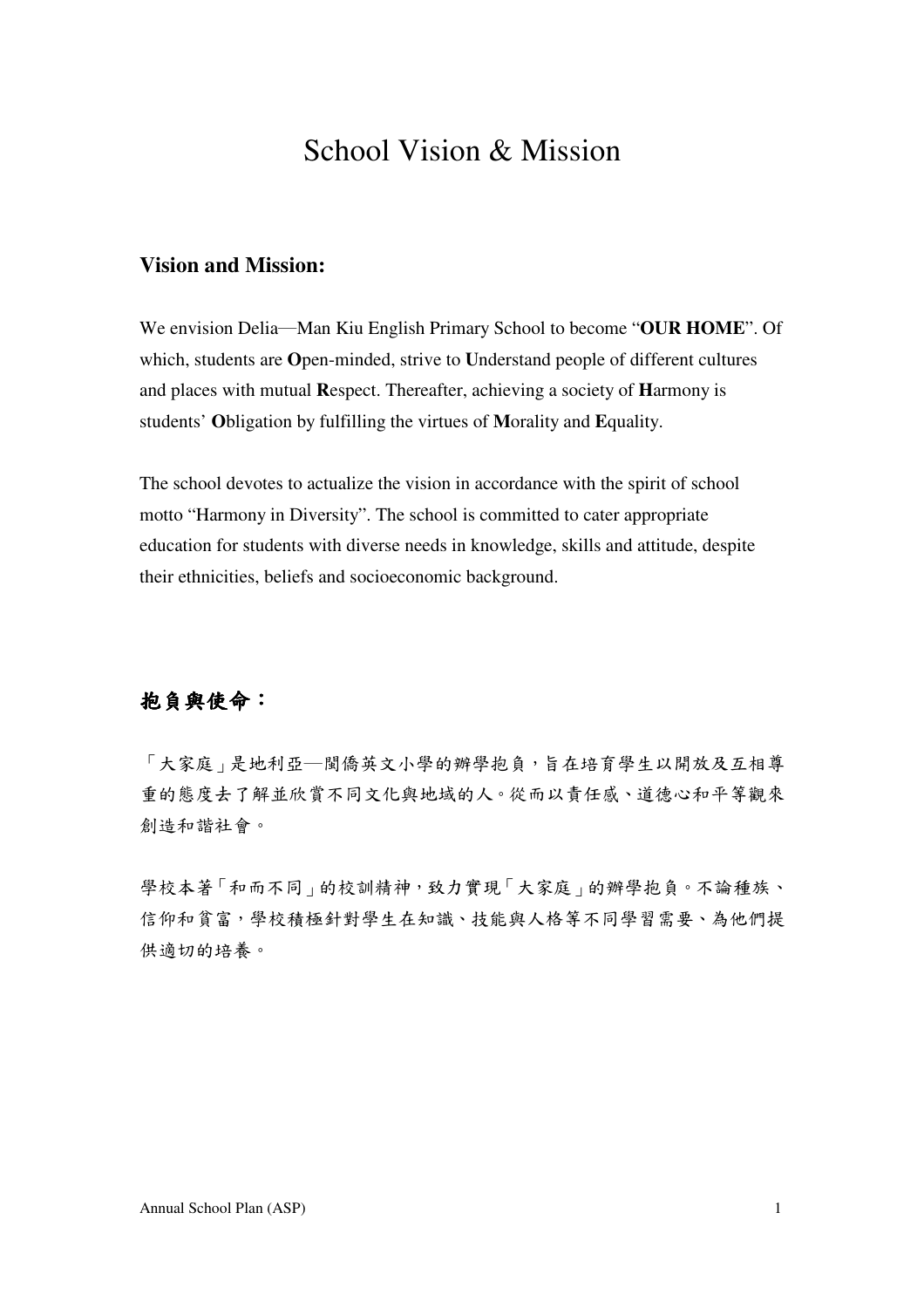# **Delia – Man Kiu English Primary School**

**Annual School Plan** 

**School Year 2009-2010**

# **Major Concerns**

- **1. Formulate identifiable school direction**
- **2. Incorporate sharing and collaborative culture**
- **3. Clarify and integrate subjects' roles under school direction**
- **4. Build up closer link with parents**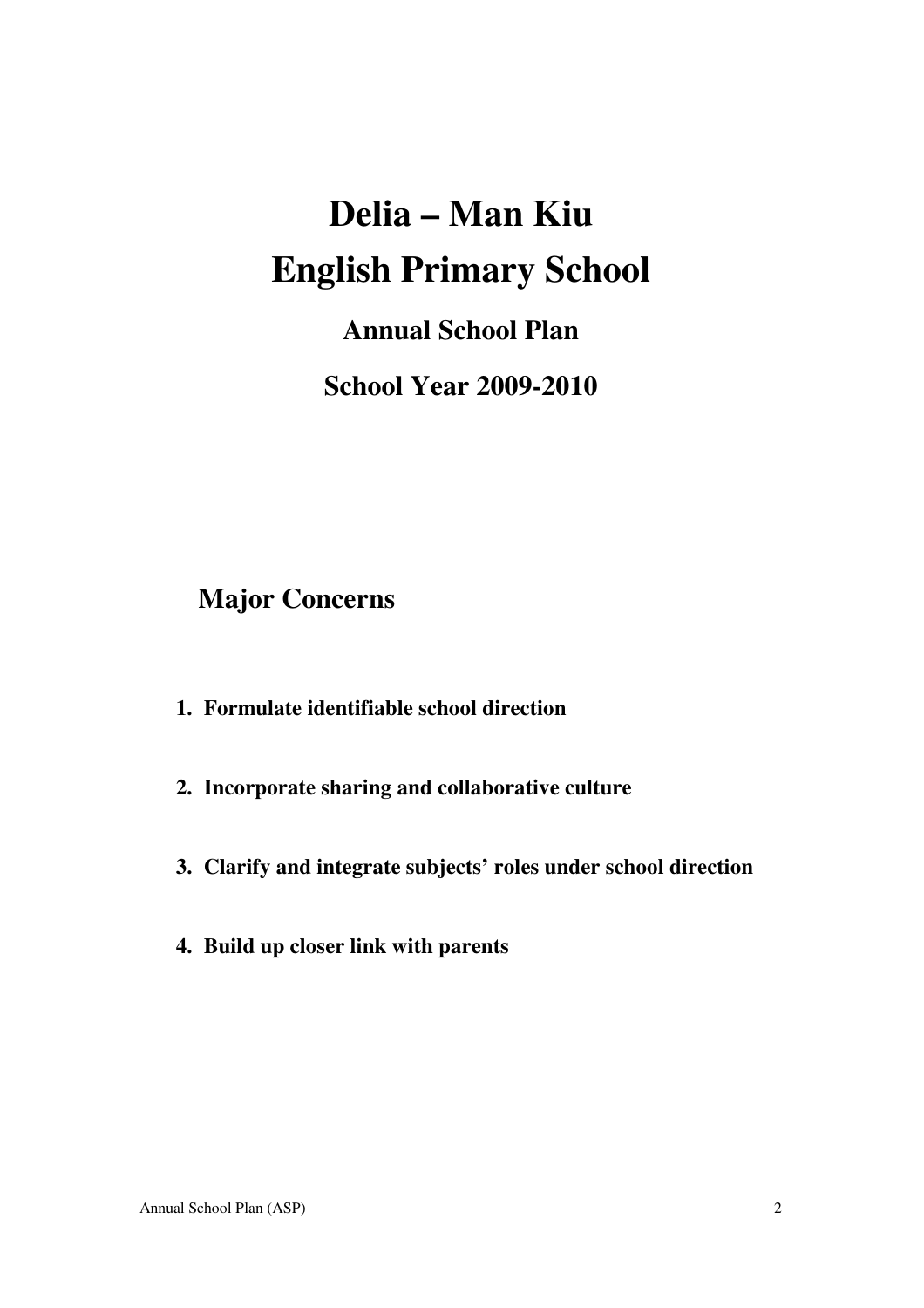# **1. Major Concern: Formulate identifiable school direction**

|                                |                                           |                         | <b>Methods of</b> | <b>Time Scale</b>  | People in | <b>Resources</b> |
|--------------------------------|-------------------------------------------|-------------------------|-------------------|--------------------|-----------|------------------|
| <b>Targets</b>                 | <b>Strategies</b>                         | <b>Success Criteria</b> | <b>Evaluation</b> |                    | charge    | <b>Required</b>  |
| Build up a shared<br>$\bullet$ | • Review the positioning of               | • Teachers              | • Questionnaire   | $4-6$<br>$\bullet$ | Chan KP   | Concerted        |
| vision and                     | the school, its relations with            | identify the            | for teachers      | months             |           | bi-weekly        |
| achievable goal.               | the community and other                   | shared.                 | concerning the    |                    |           | meetings /       |
|                                | sister schools.                           | • Teachers agree        | agreed vision     |                    |           | Questionnaires   |
|                                | Summarize the brief history               | on the common           | and goal.         |                    |           |                  |
|                                | and development.                          | goal.                   | • Interview with  |                    |           |                  |
|                                | Through collective and                    |                         | teachers to       |                    |           |                  |
|                                | planned meetings, identify                |                         | understand        |                    |           |                  |
|                                | the characteristics of the                |                         | teachers'         |                    |           |                  |
|                                | school, the strengths and                 |                         | envisions and     |                    |           |                  |
|                                | weaknesses.                               |                         | conception.       |                    |           |                  |
|                                | Formulate possible goals and<br>$\bullet$ |                         |                   |                    |           |                  |
|                                | analyze the alternatives.                 |                         |                   |                    |           |                  |
|                                | Deduce the most<br>$\bullet$              |                         |                   |                    |           |                  |
|                                | commensurate goal for the                 |                         |                   |                    |           |                  |
|                                | school.                                   |                         |                   |                    |           |                  |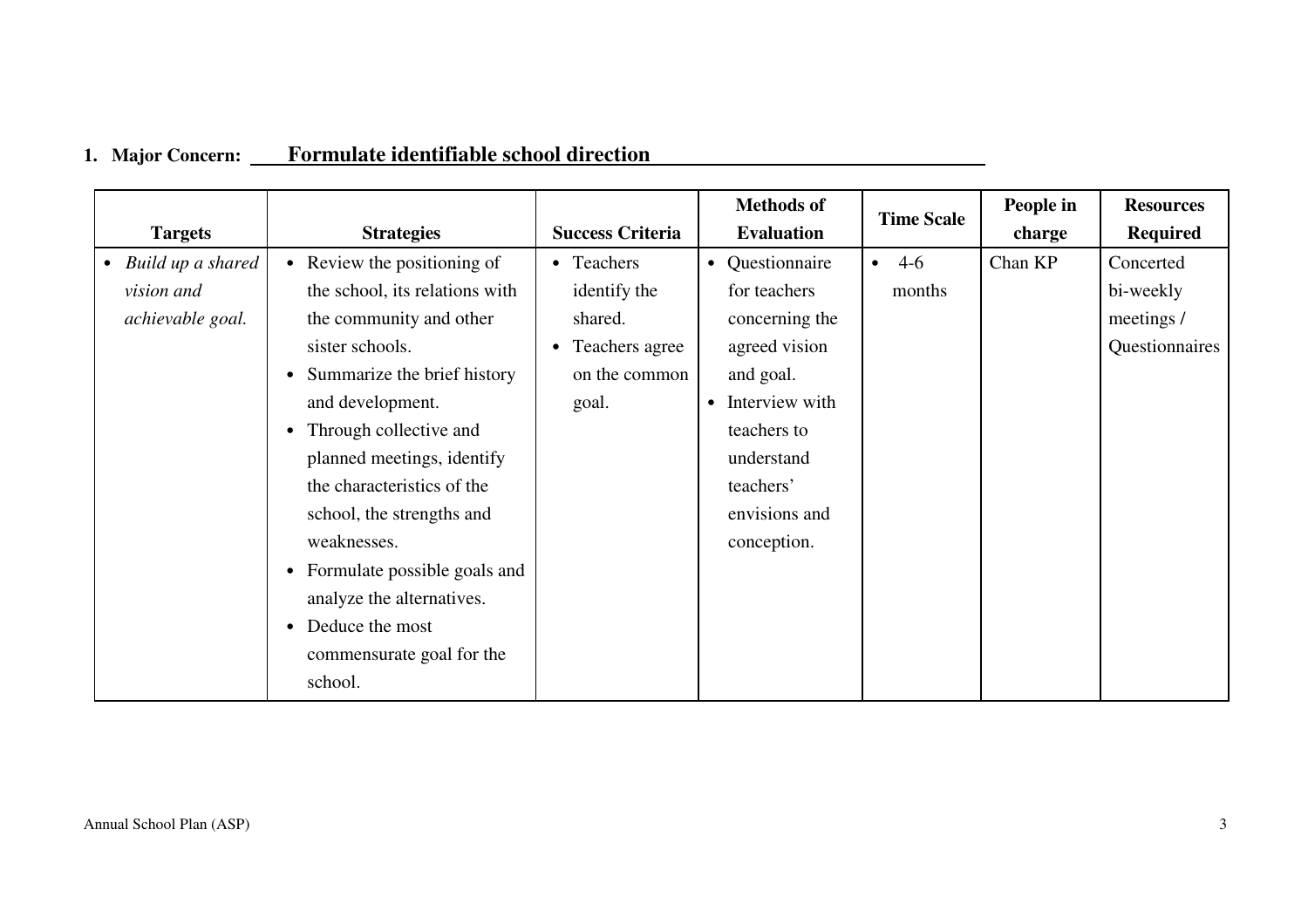## **2. Major Concern: Incorporate sharing and collaborative culture**

|                           |                                         |                                  | <b>Methods of</b>              | <b>Time Scale</b> | People in | <b>Resources</b> |
|---------------------------|-----------------------------------------|----------------------------------|--------------------------------|-------------------|-----------|------------------|
| <b>Targets</b>            | <b>Strategies</b>                       | <b>Success Criteria</b>          | <b>Evaluation</b>              |                   | charge    | <b>Required</b>  |
| Teachers are<br>$\bullet$ | Exploit supports internally and from    | • Teachers are willing           | Observations in                | • One year        | Cheung KW | Evaluation       |
| willing the share         | sister schools such as meeting          | to share ideas for               | teachers' meeting              |                   |           | forms/           |
| and exchange              | arrangement, peer observations, visits, | professional growth              | Evaluation after<br>$\bullet$  |                   |           | Questionnaires   |
| <i>ideas through</i>      | talks, etc to intensify professional    | $\bullet$ Establish staff        | structured visits and          |                   |           |                  |
| professional              | dialogues                               | remuneration and                 | talks                          |                   |           |                  |
| dialogues                 | Develop staff remuneration and          | appraisal systems                | Collect teachers'<br>$\bullet$ | • One year        | Chan KP   | Concerted        |
|                           | appraisal systems                       | • Establishment of               | opinions through               |                   |           | bi-weekly        |
|                           |                                         | formal and informal              | interviews.                    |                   |           | meetings         |
|                           | Formulate communication channels to     | channels for                     | Evaluate the<br>$\bullet$      | • One year        | Chan KP   | All admin staff  |
|                           | facilitate professional dialogues       | communication                    | established                    |                   |           |                  |
|                           |                                         | Establishment of an<br>$\bullet$ | communication                  |                   |           |                  |
|                           | Formulate resources allocation          | effective mechanism              | channels.                      | One year          | Chan KP   | Concerted        |
|                           | mechanism                               | to collect opinions              |                                |                   |           | bi-weekly        |
|                           |                                         | on resources                     |                                |                   |           | meetings         |
|                           |                                         | allocation                       |                                |                   |           |                  |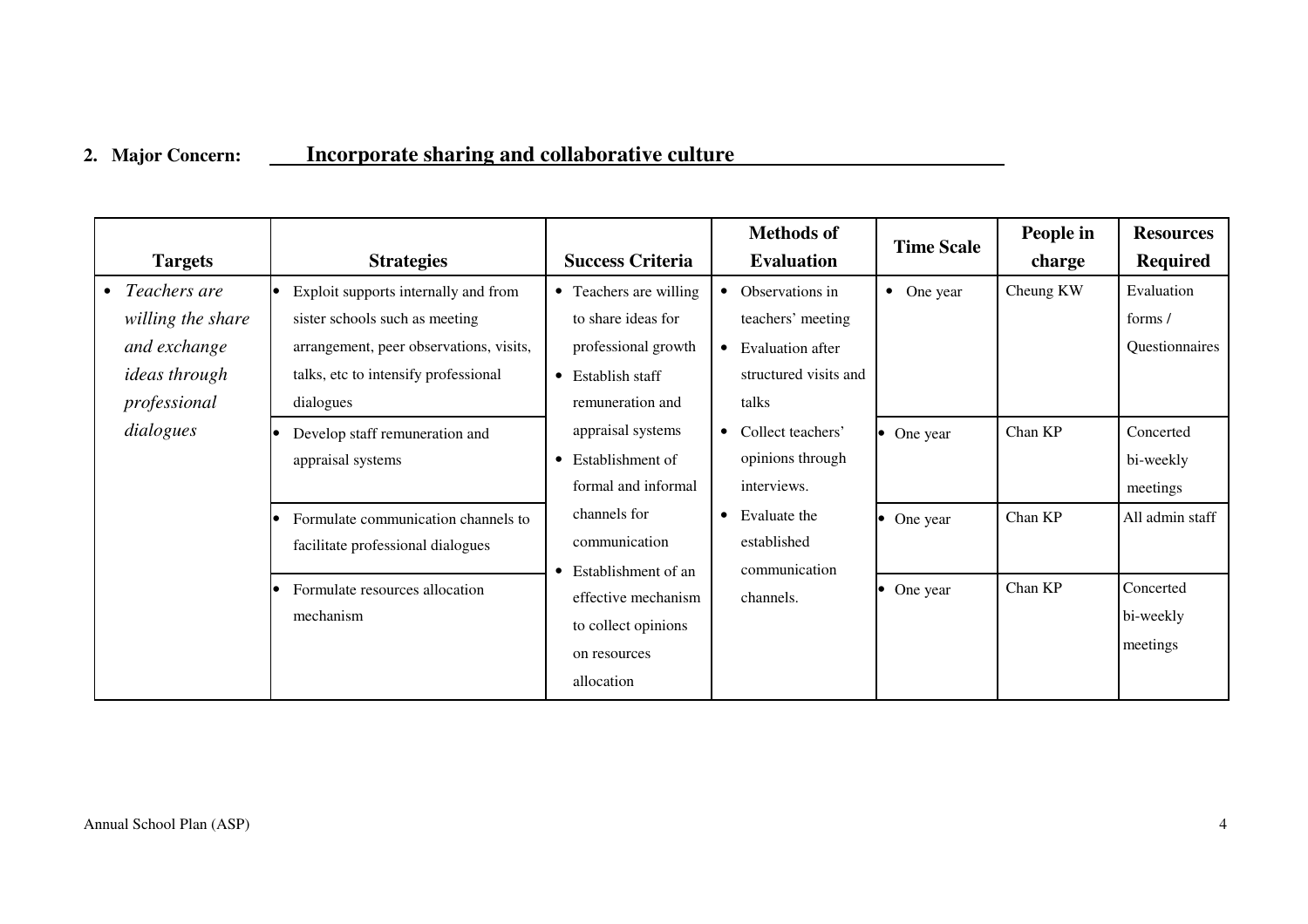# **3. Major Concern: Clarify and integrate subjects' roles under school direction**

|                                                        |                                                                                                       |                                                                    | <b>Methods of</b>                                                           | <b>Time Scale</b>     | People in | <b>Resources</b> |
|--------------------------------------------------------|-------------------------------------------------------------------------------------------------------|--------------------------------------------------------------------|-----------------------------------------------------------------------------|-----------------------|-----------|------------------|
| <b>Targets</b>                                         | <b>Strategies</b>                                                                                     | <b>Success Criteria</b>                                            | <b>Evaluation</b>                                                           |                       | charge    | <b>Required</b>  |
| Teaching and<br>$\bullet$<br>assessment                | Review the development of<br>different subjects and examine                                           | Establishment of<br>$\bullet$<br>a long-term                       | Students<br>$\bullet$<br>questionnaires                                     | One year<br>$\bullet$ | Li Kristy |                  |
| strategies echo<br>with shared vision<br>and encourage | the learning process and<br>learning outcome in relation to<br>the school mission.                    | development<br>plan and<br>assessment                              | on perception of<br>learning in<br>various subjects                         |                       |           |                  |
| life-long learning                                     | Review assessment methods<br>especially in Chinese to<br>eliminate partiality in different<br>streams | method of all<br>subjects<br>Students become<br>life-long learners | and<br>school-based<br>learning<br>programs                                 | • One year            | Li Kristy |                  |
|                                                        | Formulate school based learning<br>and reading programs to<br>encourage life-long learning            | and enjoy<br>reading                                               | Panel reports<br>$\bullet$<br>One year<br>Exam<br>$\bullet$<br>performances | Li Kristy             |           |                  |